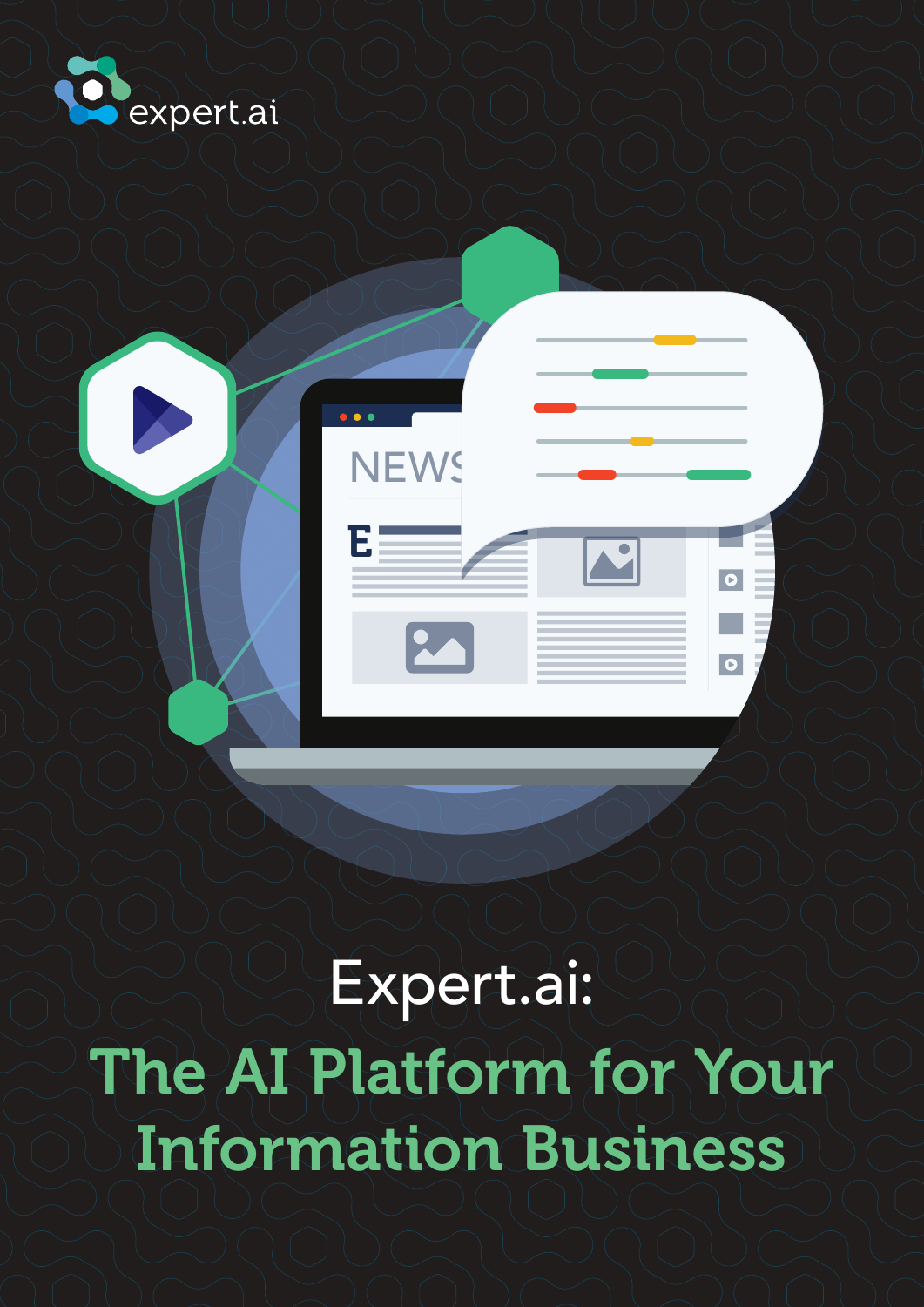

The expert.ai NLP Platform is a game-changing capability for information providers. By automating content enrichment and data extraction, it helps you create innovative products and workflow experiences that provide your professional customers with the fine-grained, comprehensive, up-todate and actionable intelligence they need to make the best decisions for their business.

#### Create Innovative Products

- Build knowledge bases by extracting structured data from unstructured content
- Deliver actionable intelligence through analytics and visualizations
- **Produce smart summaries based on key facts, events** and entities mentioned in documents
- **Embed your data into customer workflow applications** with metadata-rich content APIs

#### Deliver a Compelling Experience

- Accelerate content navigation with faceted search based on semantic metadata
- **•** Personalize recommendations with links to relevant content and structured knowledge
- Assemble topic pages and alerts around the entities and events relevant to your customers
- **Connect data points and relationships to save users time**

#### Boost Workflow Productivity

- Automate content enrichment with consistent tagging, categorization and information extraction
- Repurpose your archives with content analytics
- Analyze audience engagement including emerging topics and hotspots
- **Augment taxonomy maintenance by identifying new** candidate terms

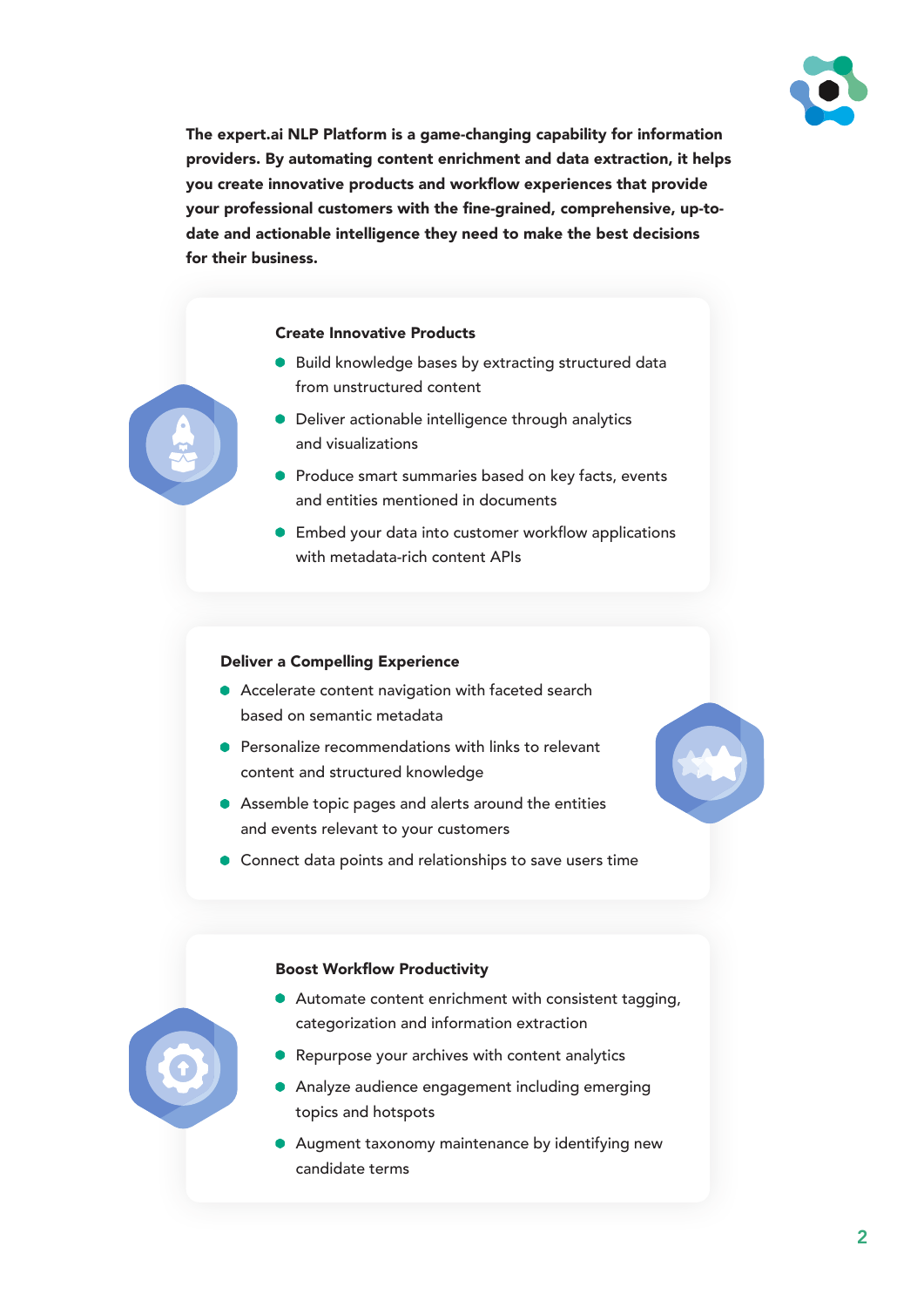

# Introducing the expert.ai Hybrid NL Platform

The expert.ai Hybrid NL Platform offers distinctive benefits for information providers.

### The Platform Approach

The expert.ai Platform includes a low-code development environment that enables you to customize your NLP pipelines across all steps of the workflow, including:

- **pipeline design and maintenance**
- document labeling and inspection
- quality measurement
- production monitoring

It can be applied to all major NLP applications such as document classification, entity and relationship extraction, corpus clustering, terminology-driven (taxonomy or ontology) indexing, metadata enrichment, semantic/faceted search, recommendation systems, and knowledge base creation and maintenance.



The Platform was designed to cater to the collaborative needs of your teams. Subject matter experts, data scientists and IT professionals can take advantage of a multi-user experience in a web application environment that simplifies their workflow and accelerates projects. This enables you to deliver results in a matter of days or weeks, ensuring a **low total cost of ownership**.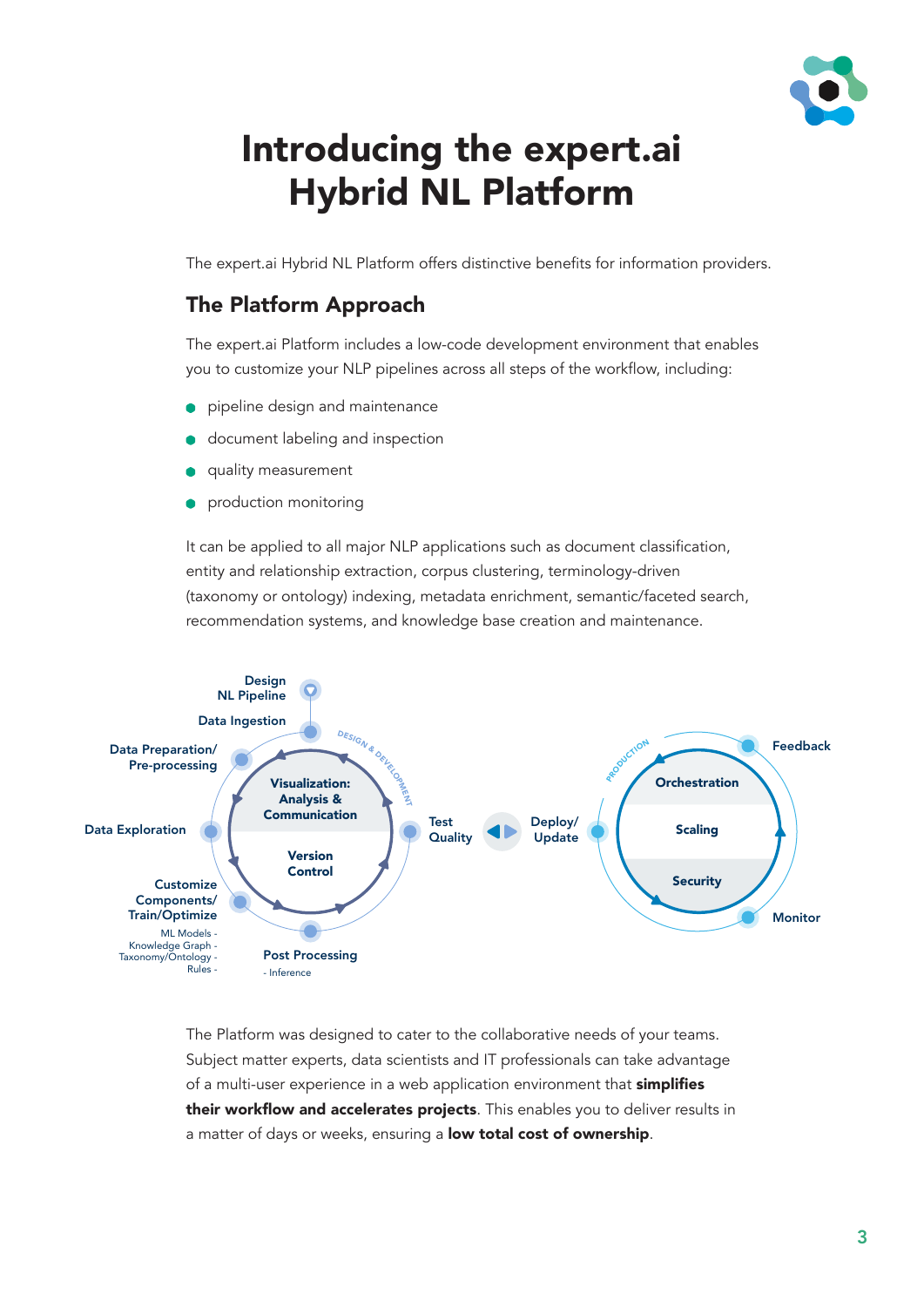

Because it is customizable, the Platform can be used across your product lines. The internal know-how you gain from developing a given application can be leveraged towards other internal applications, enabling economies of scale and accretive knowledge that deliver true enterprise ROI for your business.

# Smart from the Start with the expert.ai Knowledge Graph

A unique feature of the expert.ai Platform is its knowledge graph. The knowledge graph incorporates a vast trove of established knowledge about real-world entities (e.g., people, locations, companies, and many other objects of interest), concepts of interest (e.g., "president", "region" or "disease") as well as their relationships.

The Platform leverages its knowledge graph to ensure highly accurate predictions that recognize concepts and objects even when language is ambiguous. For example, it can distinguish the concept of stock (a form of inventory) from stock (a form of capital).

Because the platform is "smart from the start", it can deliver accurate results from day one, saving your team weeks of work in the implementation phase and reducing time to value.

Because the expert.ai knowledge graph is customizable, you can augment it with your own proprietary knowledge to increase platform awareness about domain-specific entities and concepts as well as improve the effectiveness of your applications.

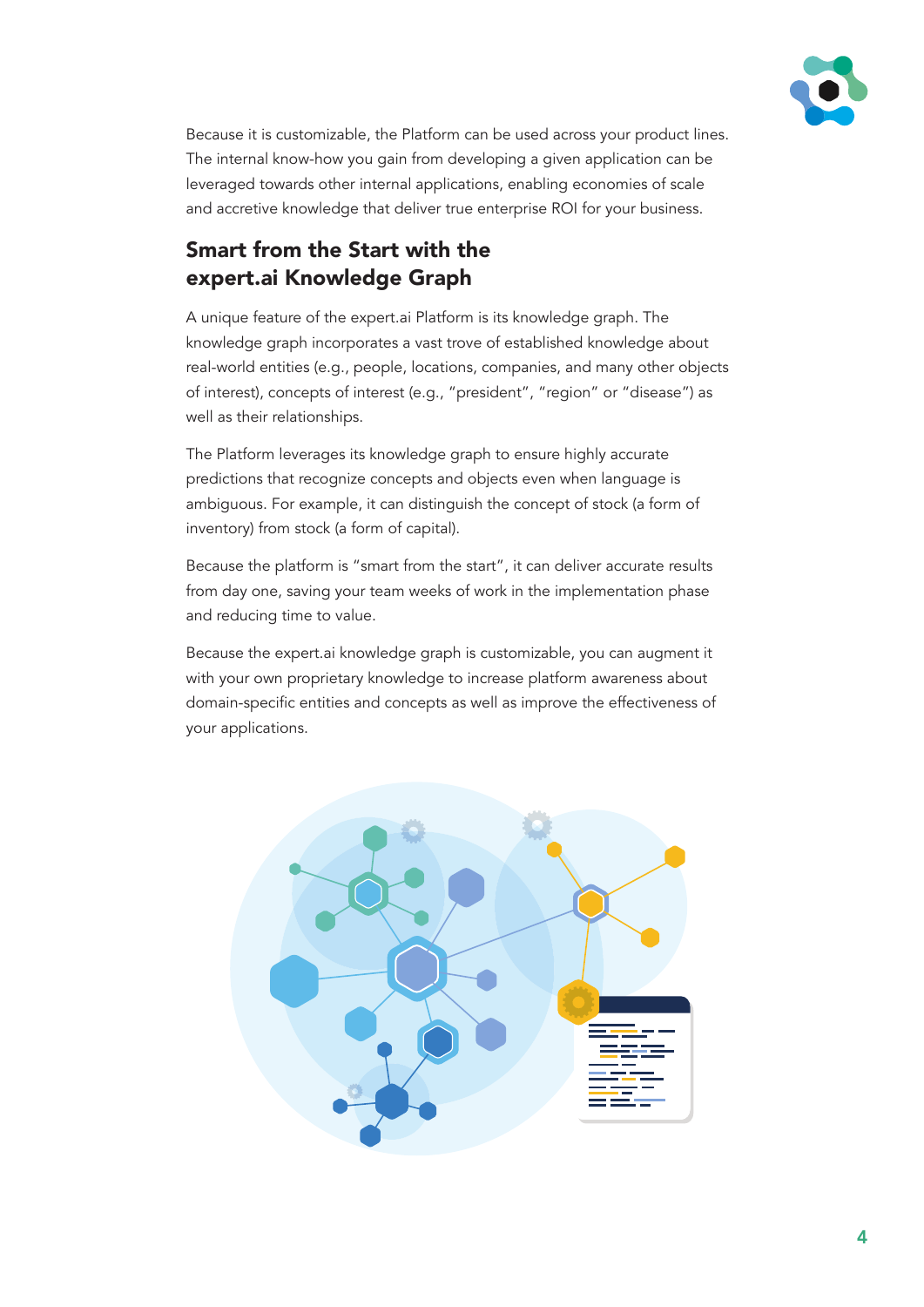

## The Advantages of Hybrid Natural Language Processing Technology

Unlike competing offerings, the expert.ai Platform combines both machine learning and symbolic natural language processing technologies. This gives you the flexibility to fit your NLP pipeline architecture to the requirements of your use case, which include:

#### **•** Explainability:

For applications that prioritize explainability, expert.ai offers 'explainable AI' pipeline options that help you to overcome 'black box' limitations.

#### **•** Project Scalability:

Depending on available resources, you can choose to capture subject matter expertise in the form of heuristics, document labeling, or both.

#### ● Robustness to Noise and Bias:

The Platform features pipeline options that are easier to correct in the case of noisy or biased real-world data, as opposed to more common A-to-Z retraining approaches.

#### **Data Independence:**

The expert.ai Platform includes architectures that provide results even when no or little training data is available.

### **Computational Performance:**

The Platform provides pipeline tradeoffs that help balance accuracy with computational cost and environmental impact.

### Deployment Flexibility:

The Platform accommodates both cloud and on-premise deployments, giving you the flexibility to address data-sensitive and computationally demanding applications.

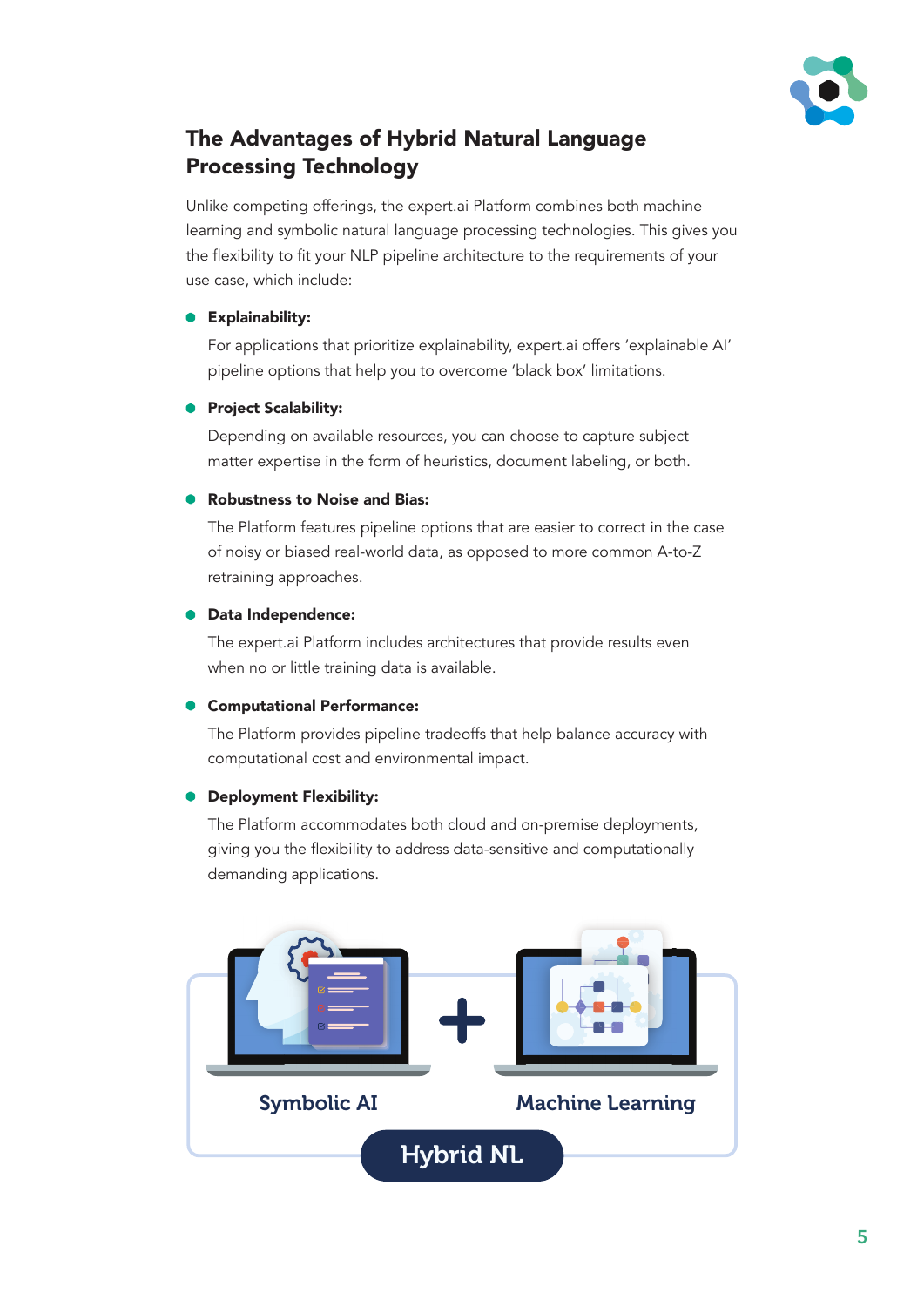

### Platform Capabilities

#### Core Capabilities:

- Hybrid natural language processing architecture supports pipelines based on machine learning, symbolic, and combination approaches.
- Expert.ai's knowledge graph enables word-sense disambiguation and entity resolution for efficient workflow and highly accurate predictions.
- Deeply customizable architecture provides low-code personalization and extension capabilities.
- High-performance, fully scalable API for easy integration with your CMS, DAM, or MAM.
- **Production API performance and lifecycle monitoring.**

#### Content Enrichment:

- Off-the-shelf expert.ai knowledge graph and extraction models for:
	- Entities: people's names, company names, locations (geonames), addresses […]
	- Topics : media topics, geotaxonomies, emotional traits, behavioral trats
- **■** Sentiment and emotions
- **Writeprint**
- Relationships (Subject-Action-Object)
- Document classification
	- O Classify documents based on topics, entities, events or other features
	- Develop your own classification pipeline based on your own classification plan
- **•** Entity and relationship extraction
	- Extract topics, entities, events or other features, as well as their attributes and relationships
	- O Develop your own extraction pipeline to focus on entities and relationships that are specific to your application

#### Web-based, low-code development environment for:

- **Extraction model training**
- Quality assurance (precision/recall/f-factor)
- Golden corpus editing and extraction curation
- **Taxonomy/ontology management**
- **Knowledge graph customization**